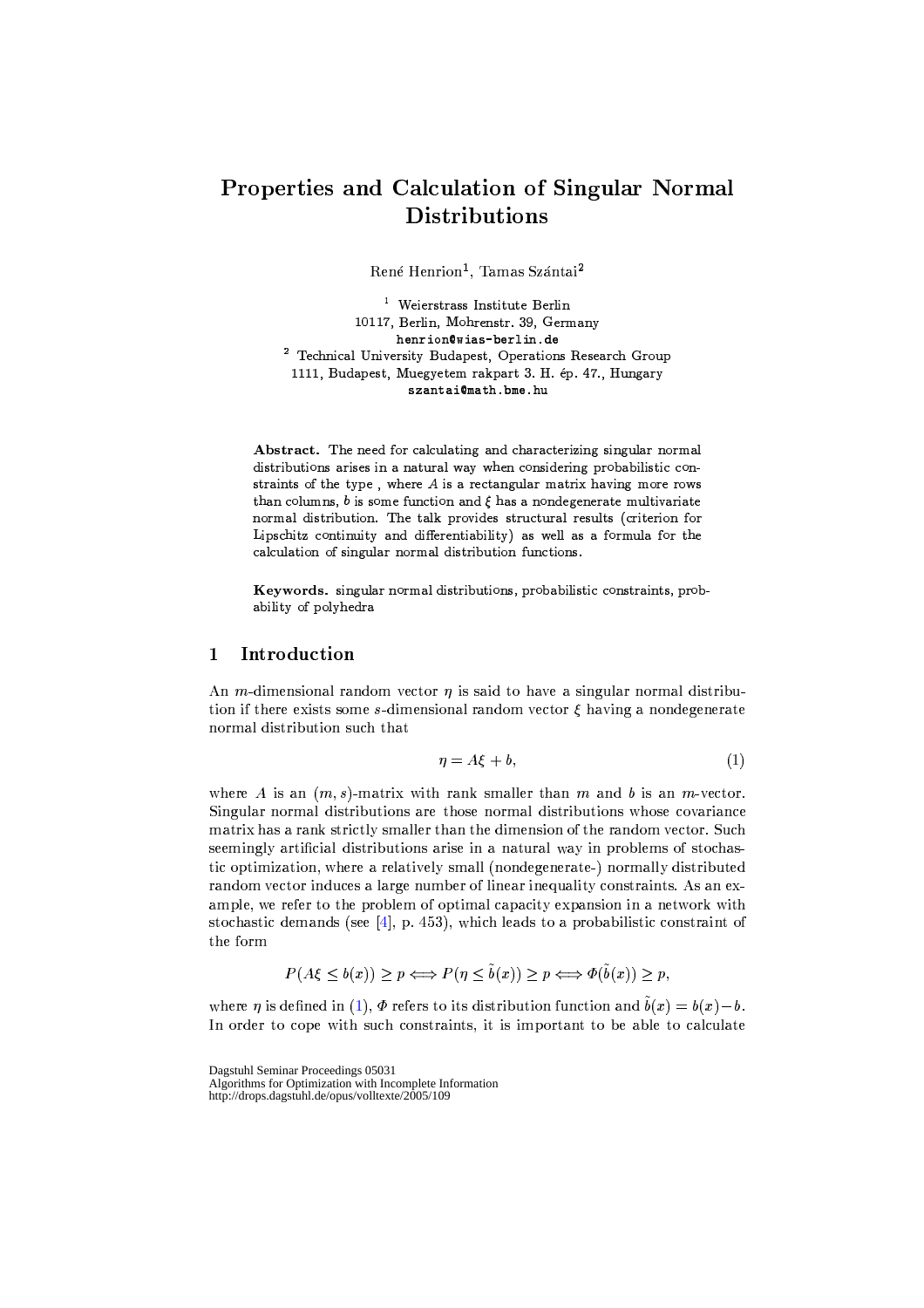

Fig. 1. Distribution functions of 2-dimensional singular normal distributions with covariance matrix having rank one (see text).

values and gradients of singular normal distribution functions. As the latter need not exist in general, it is of interest to characterize differentiability of such functions. If differentiability fails to hold, one could rely on more general tools from nonsmooth optimization (both for algorithmic purposes and optimality conditions). In such constellation, local or global Lipschitz continuity is a favorable property. Whether a singular normal distribution function is discontinuous or not does not depend on the rank of the covariance matrix. Figure 1 shows (from the left to the right) the distribution functions of 2-dimensional normal distributions with zero mean and covariance matrices all of which have rank one:

$$
\left(\begin{array}{c}1 & 0\\0 & 0\end{array}\right), \left(\begin{array}{c}1 & 1\\1 & 1\end{array}\right), \left(\begin{array}{c}1 & -1\\-1 & 1\end{array}\right).
$$

#### $\overline{2}$ Results

The following result on (Lipschitz-) continuity is a special case of a characterization provided in [2] for the broader class of so-called quasi-concave measures which singular normal distributions belong to (see  $[4]$ ).

Theorem 1. A singular normal distribution function is (globally) Lipschitz continuous if and only if it is continuous and if and only if its covariance matrix does not contain zero elements in the diagonal.

The Theorem explains why in the three examples of Figure 1, the first distribution function is discontinuous whereas the other two are Lipschitz continuous.

In order to establish a condition for differentiability, consider the system  $(A, b)$  of linear inequalities induced by the rows  $a_i$  of an  $(m, s)$ - matrix A and the components  $b_i$  of b:

$$
\langle a_i, z \rangle \leq b_i \quad (i = 1, \ldots, m).
$$

With  $(A, b)$  we associate a family of index sets defined by

$$
I(A, b) := \{I \subseteq \{1, ..., m\} | \exists z \in \mathbb{R}^s : \langle a_i, z \rangle = b_i \quad (i \in I), \langle a_i, z \rangle < b_i \quad (i \in \{1, ..., m\} \setminus I) \}.
$$

The system  $(A, b)$  is said to be *nondegenerate*, if

$$
rank \{a_i | i \in I\} = \#I \quad \forall I \in I (A, b).
$$